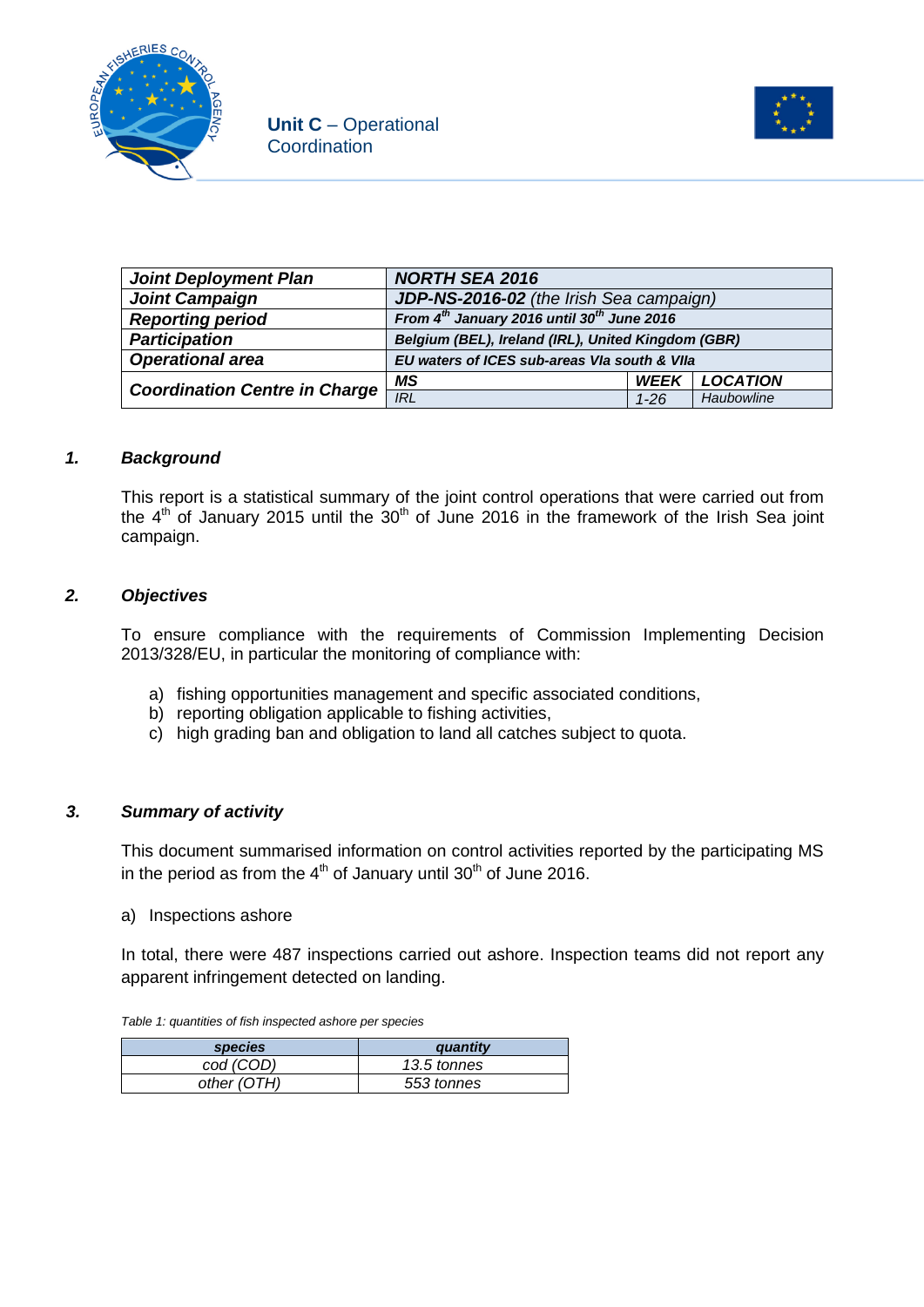#### b) Inspections at sea

During this joint campaign there were 73 sea inspections reported, all of them by IRL. Inspection teams did not report any apparent infringement detected at sea.

The fishing activities are usually carried by IRL and GBR flagged vessels fishing for nephrops where cod is caught as a by-catch. There was not much cross border activities observed.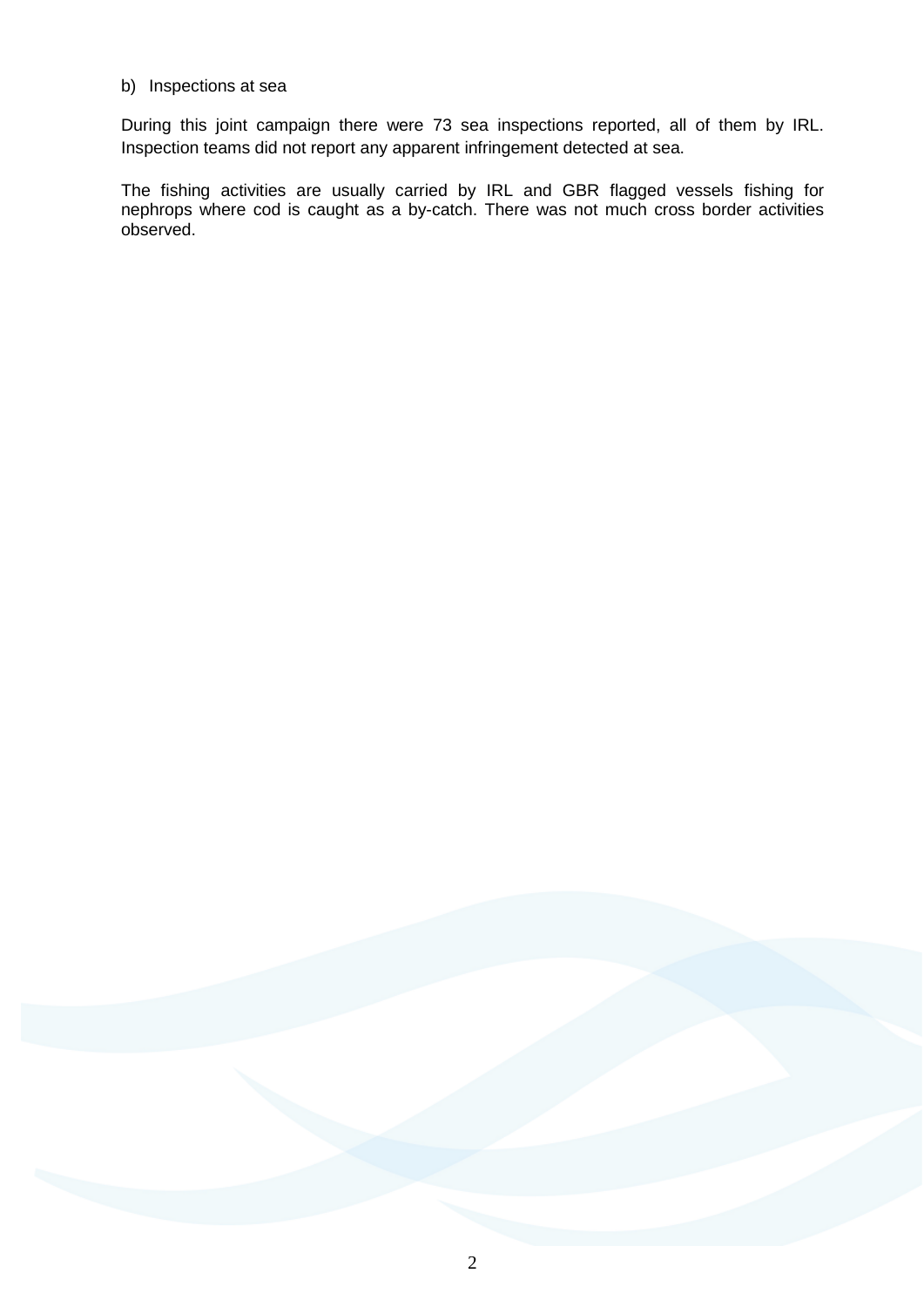### *JDP-NS-2016-02 ACTIVITY RECORDS FOR THE PERIOD JANUARY - JUNE 2016*

### *A. DEPLOYED CONTROL MEANS*

<u>.</u>



## B. *JOINT CONTROL ACTIVITIES CARRIED OUT*

|                        |                                       | <b>TOTALS</b> |
|------------------------|---------------------------------------|---------------|
|                        | Sightings reported by aircraft        | 0             |
| <b>SURVEILLANCE</b>    | Sightings reported by FPV             |               |
| <b>SEA ACTIVITIES</b>  | Number of inspections<br>by FPV       | 73            |
|                        | Number of targeted inspections by FPV | 0             |
| <b>LAND ACTIVITIES</b> | Number of inspections<br>in MS        | 487           |
|                        | Number of targeted inspections in MS  | 0             |
| <b>TRANSPORT</b>       | Number of inspections<br>in MS        |               |

 $^{\rm 1}$  for associated FPV the day at sea information is provided on a basis of the total of days at sea for which at least one event *(sighting, inspection) was reported by an associated patrol vessels*